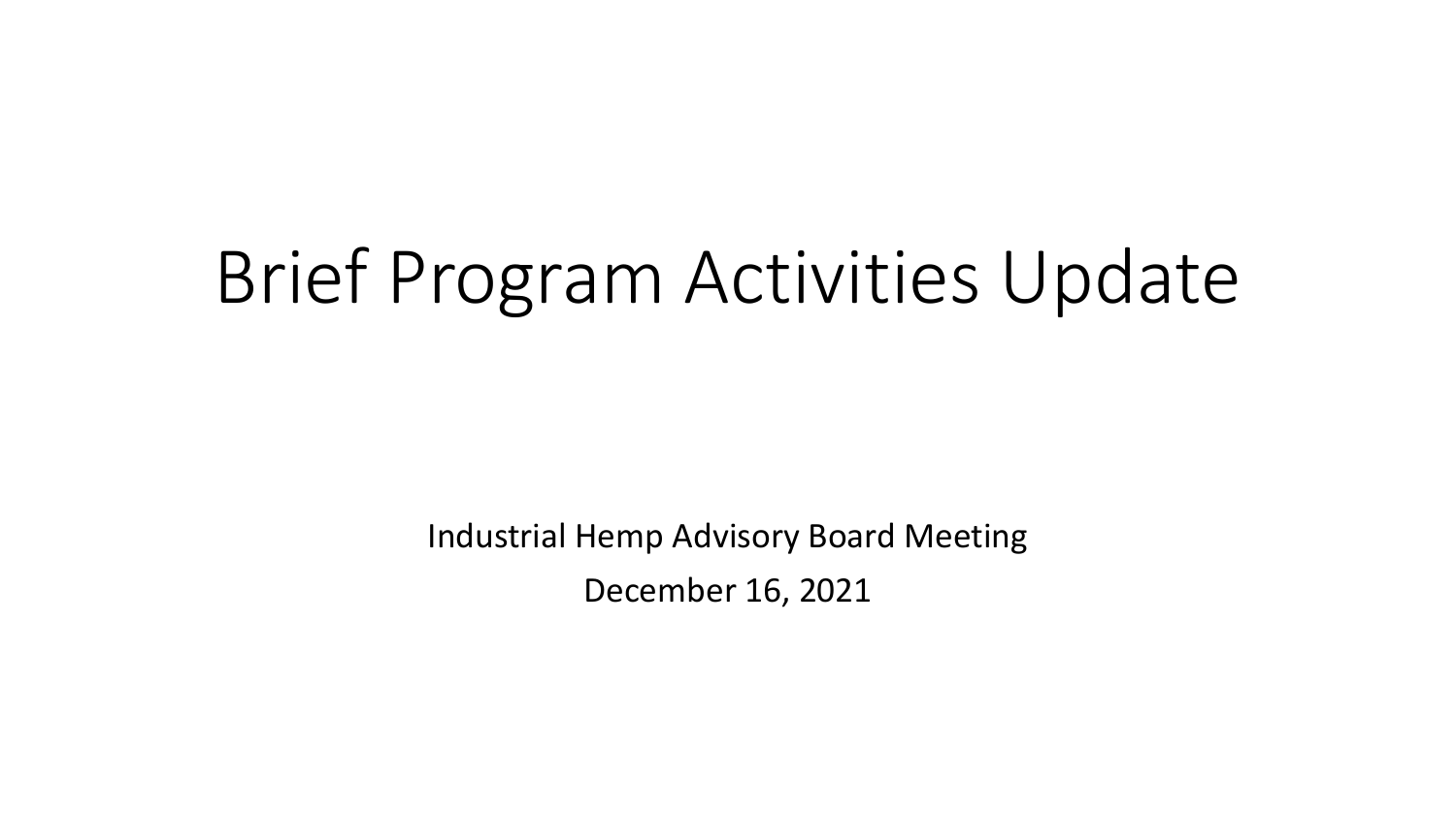## Current Registration – 12/10/2021

| <b>Registration</b><br><b>Type</b> | <b>Counties</b> | <b>Registrants</b> | <b>Registered</b><br><b>Sites</b> | <b>Registered</b><br><b>Acreage</b> |
|------------------------------------|-----------------|--------------------|-----------------------------------|-------------------------------------|
| Grower                             | 32              | 254                | 363                               | 5,892                               |
| <b>Breeders</b>                    | 10              | 13                 | 23                                | 262                                 |
| Total                              | 32              | 267                | 386                               | 6,154                               |

- Counties with the most registrants
	- San Bernardino (71 registrants)
	- San Diego (33 registrants)
- Counties with the most registered acres
	- Fresno (1,219 acres)
	- San Bernardino (1,197 acres)



A monthly registration summary is available on CDFA's Industrial Hemp Program webpage.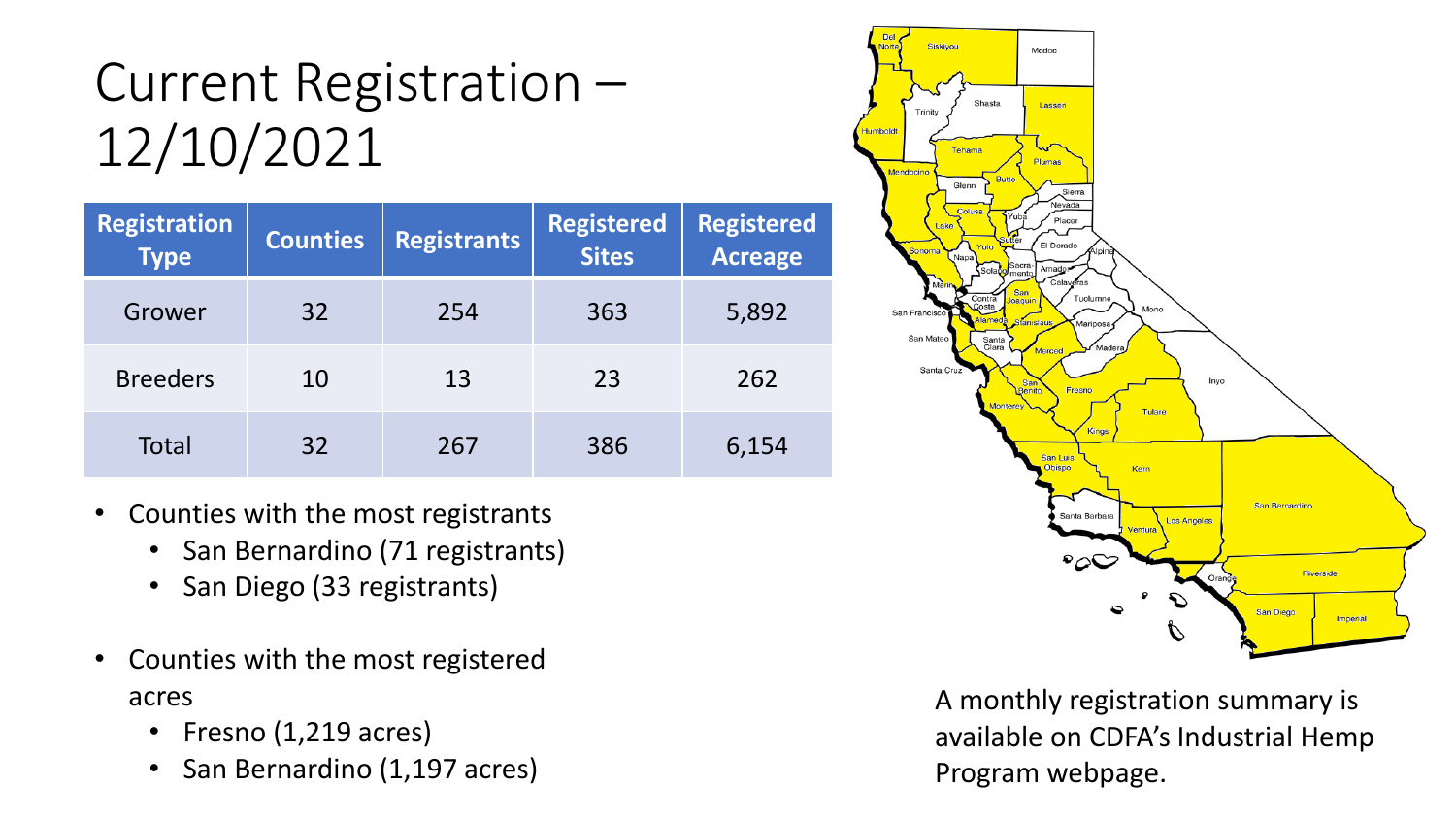## Rulemaking Update

| <b>California Code of</b><br><b>Regulations Section(s)</b> | Type of<br><b>Rulemaking</b> | <b>Description</b>                                                                                   | <b>Status</b>                                     | <b>Effective Date</b> |
|------------------------------------------------------------|------------------------------|------------------------------------------------------------------------------------------------------|---------------------------------------------------|-----------------------|
| 4901-4902                                                  | Regular                      | <b>Registration and Criminal History</b><br>Report                                                   | Adopted                                           | 09/21/21              |
| 4940, 4944, 4946                                           | Emergency                    | Timeframes for Pre-harvest<br>notification, sampling, laboratory<br>notification, and harvest        | Adopted                                           | 04/09/21              |
| 4940, 4944, 4946                                           | Regular                      | <b>Timeframes for Pre-harvest</b><br>notification, sampling, laboratory<br>notification, and harvest | Under OAL review                                  |                       |
| 4900                                                       | Regular                      | <b>Registration Fee</b>                                                                              | <b>Under Development</b>                          |                       |
| 4920-4921                                                  | Exempt                       | <b>Approved Cultivar</b>                                                                             | <b>IHAB approved amendments</b><br>on 11/18/2021. |                       |

*A copy of the California industrial hemp law and regulations is available on the CDFA Hemp webpage, while proposed regulations are available on CDFA PHPPS Regulations webpage.*